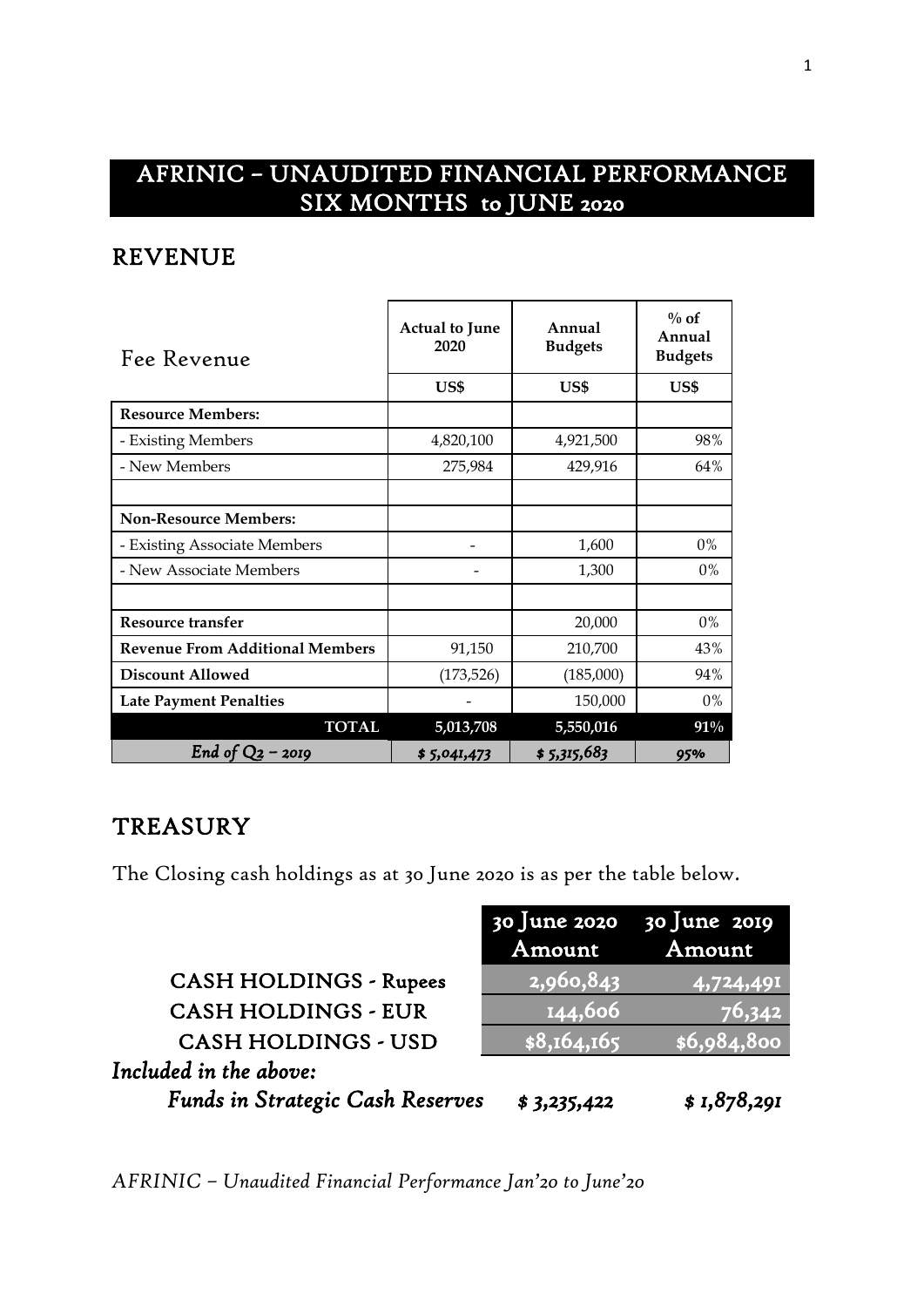# Operating Costs – Performance against Annual Budgets

| <b>Administrative expenses</b>        | Actual to<br>Jun'20 | <b>Balance</b><br>Remaining<br>in Budget | Annual<br>budget  | <b>Actual vs</b><br>budget % |
|---------------------------------------|---------------------|------------------------------------------|-------------------|------------------------------|
| HR                                    | 1,039,492           | 2,050,457                                | 3,089,949         | $34\%$                       |
| Telephone & Comm.                     | 27,507              | 42,160                                   | 69,667            | 39%                          |
| Computer expenses                     | 33,701              | 127,197                                  | 160,898           | 21%                          |
| Office expenses                       | 104,128             | 177,850                                  | 281,978           | 37%                          |
| Motor vehicle expenses                | 298                 | 5,702                                    | 6,000             | $5\%$                        |
| Insurance                             | 35,851              | 2,265                                    | 38,116            | 94%                          |
| Printing, postage & stat              | 16,109              | 26,099                                   | 42,208            | 38%                          |
| Bank charges                          | 42,202              | 25,798                                   | 68,000            | 62%                          |
| Professional fees                     | 529                 | 13,171                                   | 13,700            | $4\%$                        |
| Depreciation                          | 77,626              | 77,627                                   | 155,253           | 50%                          |
| Legal & Consulting fees               | 54,921              | 107,209                                  | 162,130           | 34%                          |
| <b>Total Admin. Expenses</b>          | 1,432,364           | 2,655,535                                | 4,087,899         | 35%                          |
|                                       | <b>Actual</b> to    | <b>Balance</b><br>Remaining              | Annual<br>budget  | <b>Actual vs</b><br>budget % |
|                                       |                     |                                          |                   |                              |
| <b>Distribution expenses</b>          | <b>Jun'20</b>       | in Budget                                |                   |                              |
| Marketing & Comms. Exps               | 2,418               | 69,782                                   | 72,200            | $3\%$                        |
| <b>Bad</b> debts                      |                     | 60,000                                   | 60,000            | $0\%$                        |
| <b>Meeting Expenses</b>               | 2,937               | 297,063                                  | 300,000           | $1\%$                        |
| <b>Members Training</b>               |                     | 110,300                                  | 110,300           | $0\%$                        |
| <b>Travel Expenses</b>                | 77,883              | 472,117                                  | 550,000           | 14%                          |
| Research & Development                |                     | 40,000                                   | 40,000            | $0\%$                        |
| Outreach activities                   |                     | 82,000                                   | 82,000            | $0\%$                        |
| Community engagement                  |                     | 70,000                                   | 70,000            | $0\%$<br>$4\%$               |
| Community support<br>NRO Shared Costs | 9,000               | 206,000<br>46,000                        | 215,000<br>46,000 | $0\%$                        |
| Contributions to ICANN                | 56,520              | 6,480                                    | 63,000            | 90%                          |
| Remote Sites Ops Expenses             | 29,520              | 17,980                                   | 47,500            | 62%                          |
| <b>Total Distribution expenses</b>    | 178,278             | 1,477,722                                | 1,656,000         | $11\%$                       |
| Contingency                           |                     | 70,000                                   | 70,000            | $0\%$                        |

#### *1. Bank Charges are mainly from members fees received.*

*2. Bad debts shall be calculated on accruals at end of the year.*